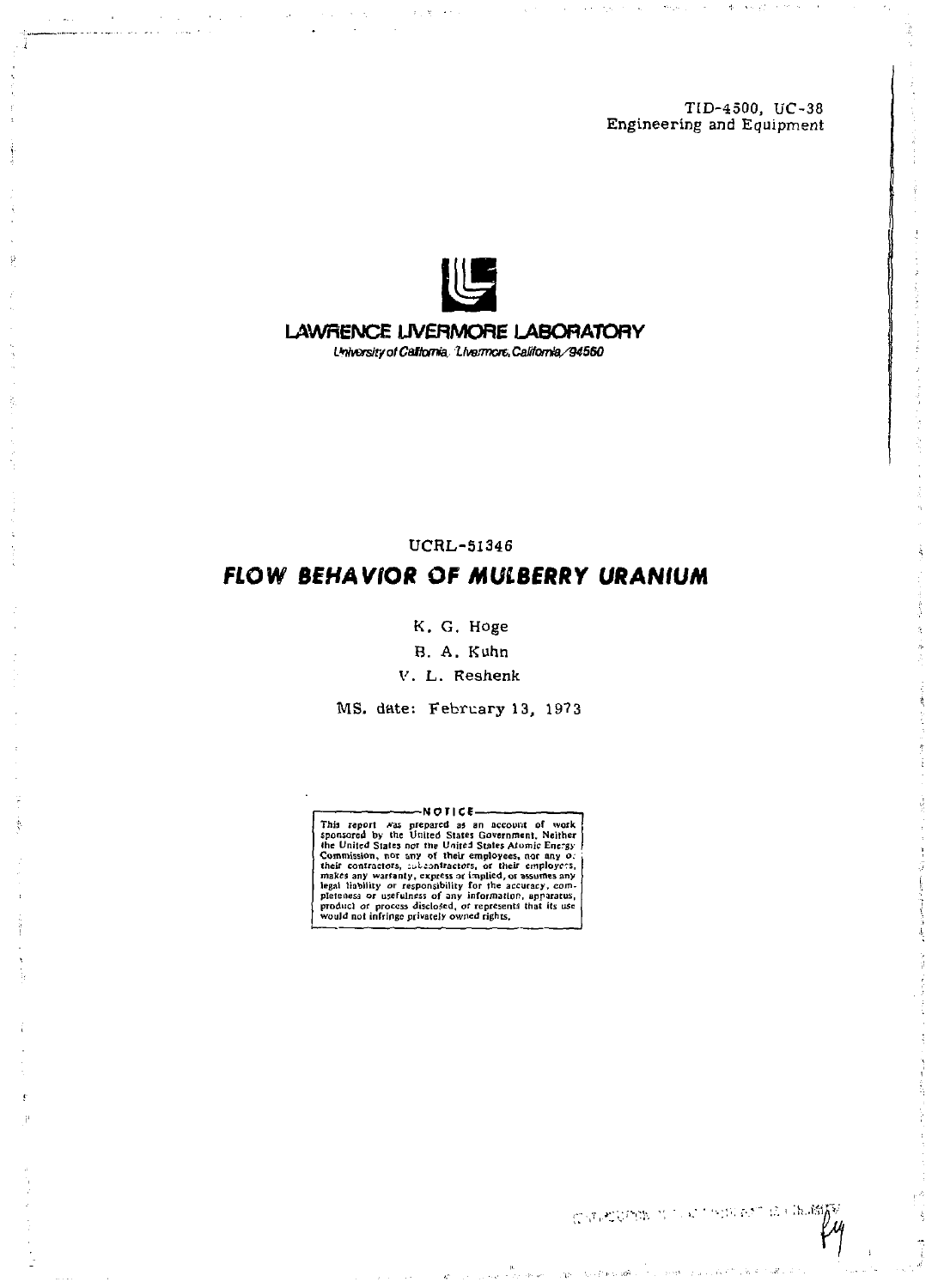# FLOW BEHAVIOR OF MULBERRY URANIUM

The mechanical properties of mulberry uranium were studied at strain rates from  $10^{-4}$  to  $5 \times 10^{3}$  sec<sup>-1</sup> and at temperatures from 78°-77 0°K. The nonlinear loading and off-loading charac-

### Abstract

teristics of this alloy received particular attention. This nonlinear behavior is the result of a  $\gamma_{\rm g}$  to  $\gamma_{\rm n}$  phase transformation and a reversible, diffusion-controlled ordering effect.

### Introduction

Recently considerable effort has been directed toward development of uranium alloys. Pure uranium is a poor engineering or structural material because of its relatively low strength, poor corrosion resistance, dimensional instability and the inability of conventional heat treatments to enhance its mechanical properties. The first alloys investigated were binary systems with a high degree of solubility in the *y* region such as uranium-molybdenum, uranium-niobium and uranium-zirconium. However, each of these binary systems has some bad engineering properties. For example, the uranium-molybdenum alloys are susceptible to stress-corrosion cracking,<sup>1</sup> uranium-niobium alloys are weak,<sup>2</sup> uranium-zirconium systems are brittle.

Attention was next directed to ternary systems which might combine the good properties of two binary systems. Mulberry uranium (7.5 wt% Nb, 2.5 wt% Zr, bal. U) is one of the most widely used alloys resulting from this investigation. This alloy has good strength, ductility, corrosion resistance and stability. It can

be hardened by aging. Variation in aging time and temperature can vary its ultimate strength from 110 to 270 ksi. However, at the higher strengths the alloy becomes very brittle.

The most widely used heat treatment consists of a soak at 800° to 950°C for 1 hr per in. cross section, water quenched, followed by aging for 1 hr at 150°C. The time-temperature transformation curve<sup>3</sup> for mulberry appears in Fig. l. One can see that the alloy has a  $\gamma_{\rm g}$  phase following the  $\gamma$  quench. This 150°C aging process transforms some of the material to the  $\gamma_0$  phase. Other aging processes may produce more or less of the  $\gamma_{0}$  phase and may also produce some *a"* phase, *y* is a cubic structure having body-centered atoms slightly shifted.  $\gamma_0$  is a tetragonal structure and *a"* is a monoclinic structure.

The chiect of this series of tests is to investigate:

- the effect of strain rate on the flow stress,
- the abnormal behavior of mulberry at low strains, and

 $-1 -$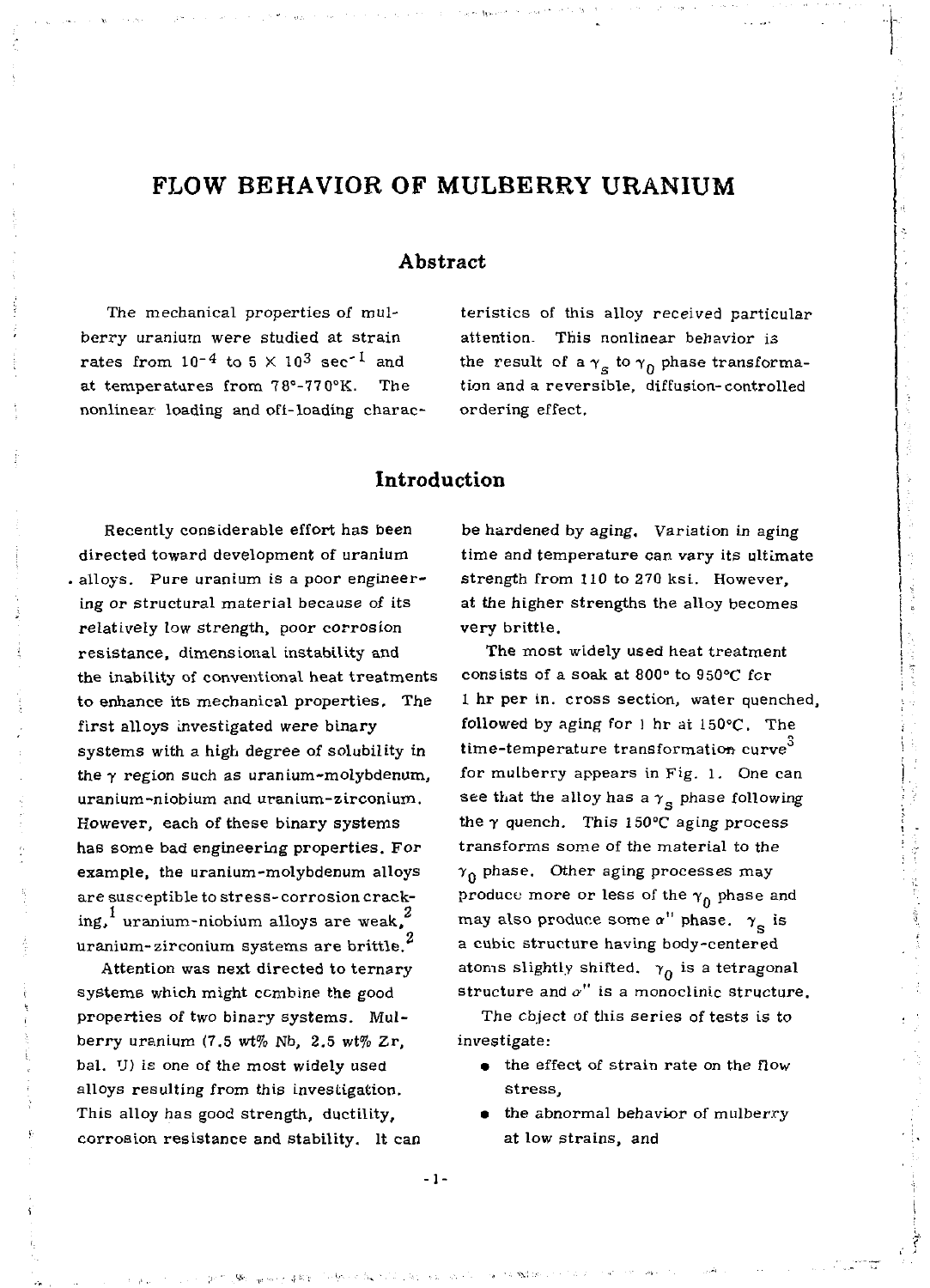

Fig. 1. Time-temperature transformation diagram determined by metallography and hardness. $3$ 

the non-linear stress-strain relation during off-loading.

Several investigators i ave observed the abnormal behavior of mulberry at low strains. For example, Albright reports a linear stress-strain region up to 40 ksi and a second linear region above this stress.<sup>4</sup> He concludes that the difference

in modulus values for these two regions is due to deformation resulting from a stress-induced phase transformation from  $\gamma_{\rm c}$  to  $\gamma_{\rm u}$ . It appears that this phase transformation is only partly responsible for the double modulus behavior of mulberry. Other possible causes will be discussed in this paper.

### **Experimental**

Tests were conducted intension and compression on an  $MTS^*$  universal test

machine at strain rates from  $10^{-4}$  to 10 sec<sup>-1</sup>. For tests below  $10^{-2}$  sec<sup>-1</sup> a 1 in.-10% or a lin.-50% Instron extensometer was used to sense specimen deformation and data was recorded on an X-Y-Y' recorder. For the higher rate tests an Optron optical extensometer was

Reference to a company or product name does not imply approval or recommendation of the product by the University of California or the U.S. Atomic Energy Commission to the exclusion of others that may be suitable.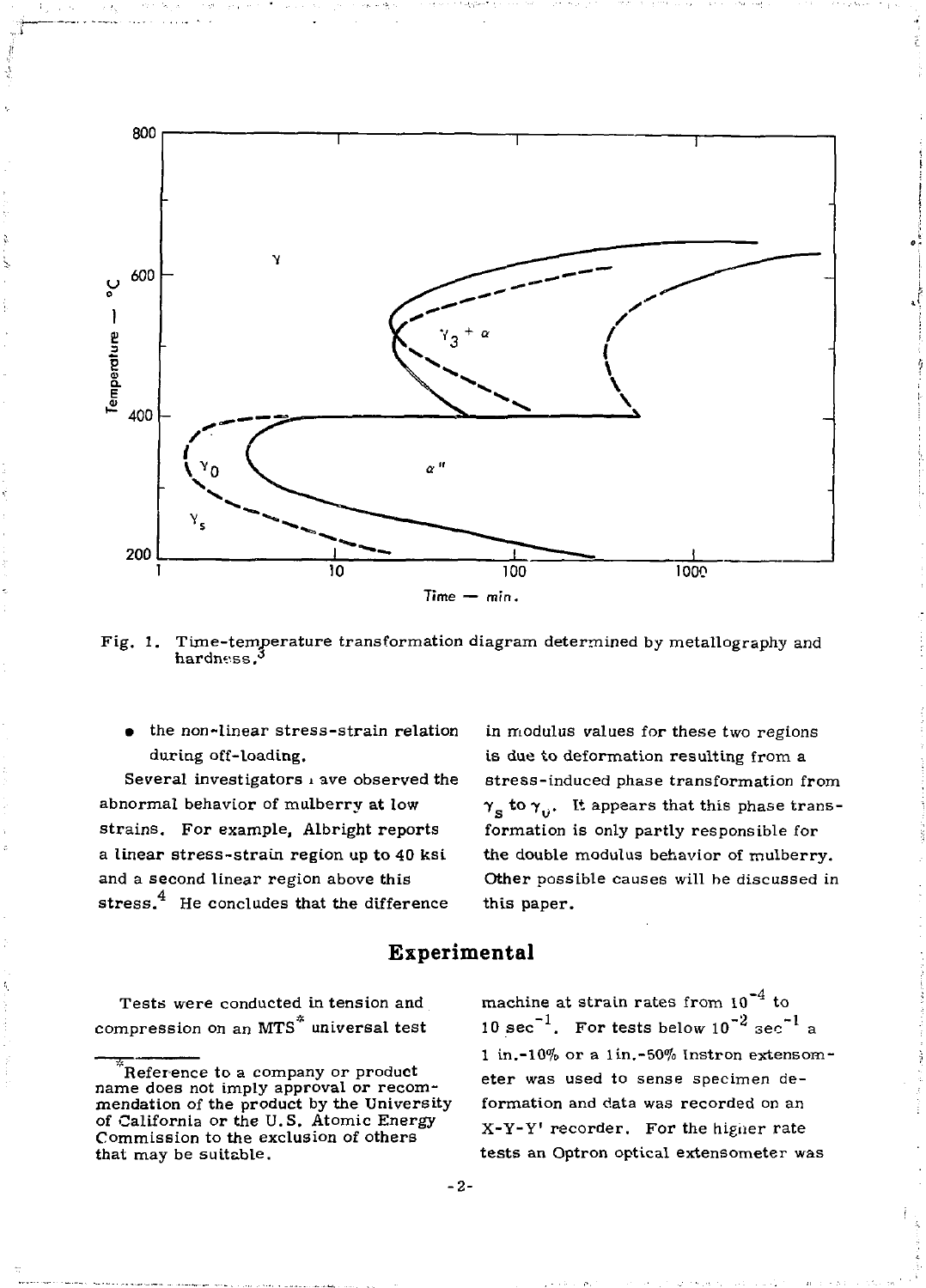used to measure strain. Data was recorded as load and deformation versus time on one oscilloscope and as load versus deformation on another. Tensile tests at strain rates from 10 to 150  $\mathrm{sec}^{-1}$ were conducted on the modified Dynapak machine. Data was recorded as in the high rate MTS tests. Both tensile and compression tests were conducted at strain rates from 500 to 5000 sec<sup>-1</sup> using the Hopkinson split-bar test technique.

Tests were also run at both low and elevated temperatures on the MTS machine. For elevated temperature tests specimens were heated with an induction coil. Power was supplied by a 450-kHz, 2.5-kW Lepel heating unit. This heating method brought specimens to the required temperature in about 10 sec. Specimens were allowed to soak at temperature for about 20 sec before testing. We believe no pnase changes could have occurred in this short time period. Preliminary tests with this technique indicated that both radial and axial temperature gradients were less than 3%. Low temperature tests used a Missimers temperature chamber for first stage temperature drop to  $-50^{\circ}$ C. A second stage drop was obtained by spraying liquid nitrogen into a second chamber surrounding the specimen.

A test series was also conducted to determine the acoustic emission during tensile loading. A specially designed..

10-ton capacity, hydraulically driven universal test machine was used for these tests. To reduce hydraulic noise from the test machine the servo-valve was re moved and connected to the actuator by a hose. A PZT-5 piezoelectric crystal was coupled to the specimen with Dow Corning V-9 resin. The crystal output went through a preamplifier (0.1 to 0.3 MHz), totalizer and audio monitor. Data was recorded on X-Y plotters as summation of emission, rate of emission and rms value of emission versus strain in the specimen.

Compression specimens were cylindrical, 0.45 in. diam and 0.3-0.6 in. long. Tensile specimens for the universal test machine and Dynapak tests had a gage section 1.25 in. long by 0.25 in.diam. Hopkinson bar tension specimens had a gage section 0.25-0.5 in. long by 0.16 in, diam. Different specimens received three types of heat treatment as follows:

- type A soaked at 850°C for 1 hr in vacuum, water quenched.
- type B soaked at 850°C for 1 hr in vacuum, water quenched, followed by aging for 1 hr at !50°C.
- type C soaked at 850°C for 1 hr in vacuum, water quenched, followed by aging for 6 min. at 350°C.

## Results and Discussion

#### EFFECT OF STRAIN RATE ON FLOW STRESS

A series of dynamic tests was conducted on type B alloy in tension at strain

rates from  $10^{-4}$  to  $5 \times 10^{3}$  sec<sup>-1</sup> at temperatures from 22°C to 500°C. Results are shown in Fig. 2. The theoretical curve was obtained from the Feierls

**- 3 -**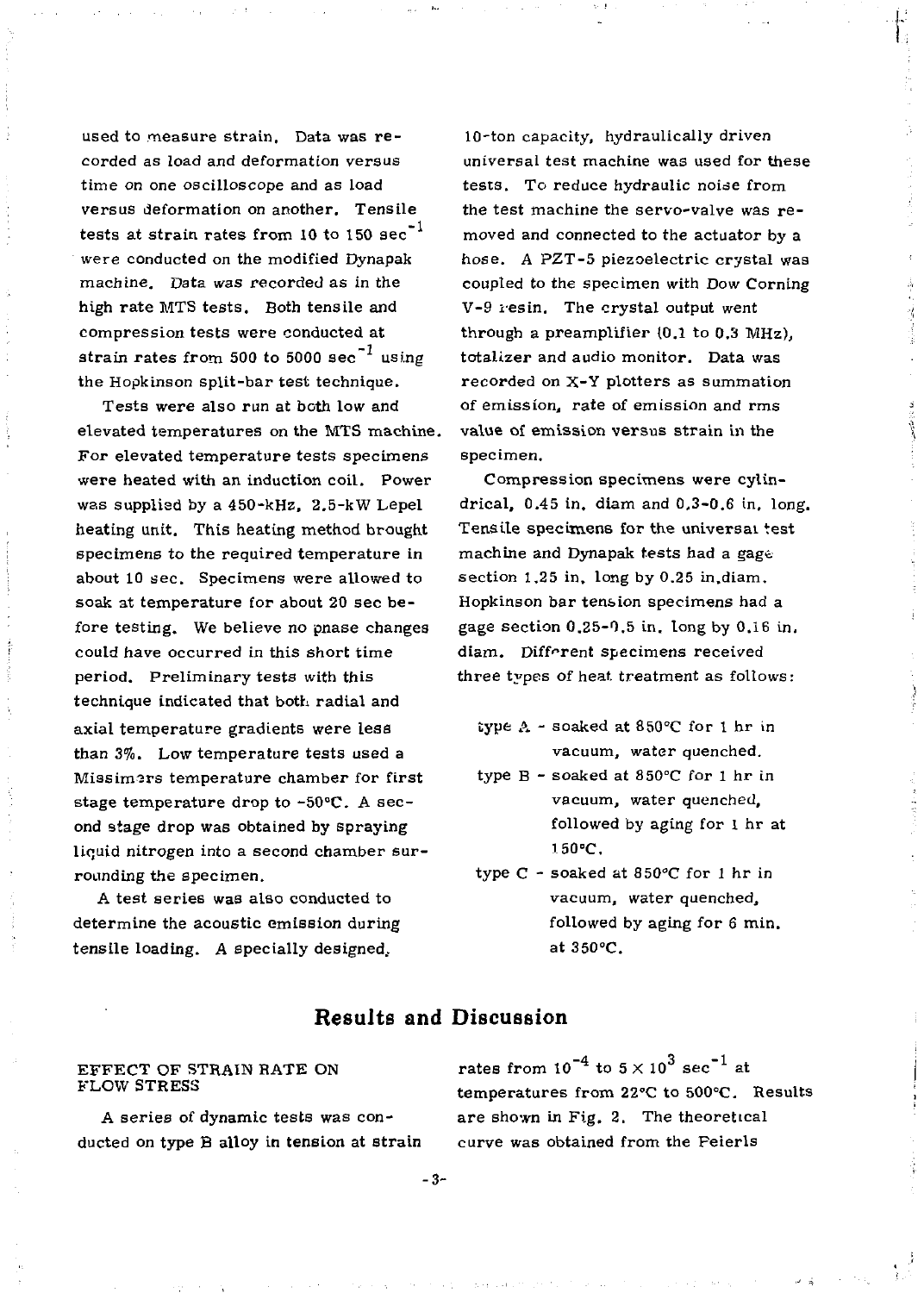

Fig. 2. Ultimate strength vs strain rate for type B mulberry.

model with dislocation dampening. The governing equation is

$$
\dot{\epsilon} = \frac{\rho b^2}{\frac{2w^2}{\text{Lav}} \exp\left[\frac{2U_k}{kT}\left(1 - \frac{\sigma^*}{\sigma_p}\right)^2\right] + D/\sigma^*} \qquad (1)
$$

The derivation and terms of this equation are explained in Ref. 5.

The ultimate stress (flow stress at about 5% strain) vs temperature needed to obtain some of the constants for Eq.  $(1)$ are shown in Fig. 3. It should be pointed out that although this model correlates well with data, we are not sure the

Peierls process is the controlling mechanism for mulberry. Also, the presence of phase changes makes the theoretical analysis questionable.

An interesting feature of tests on type B and C materials at tensile rates higher than  $10^3$  sec<sup>-1</sup> was the appearance of a large upper-lower yield stress. Furthermore, this yield drop appears mors like an instability than a normal upper-lower yield phenomenon. This conclusion is supported by the absence of yield drop at low temperatures or in any test below 200  $sec^{-1}$ . The cause for this behavior could be the  $\gamma_a$  to  $\gamma_0$  phase

**-4-**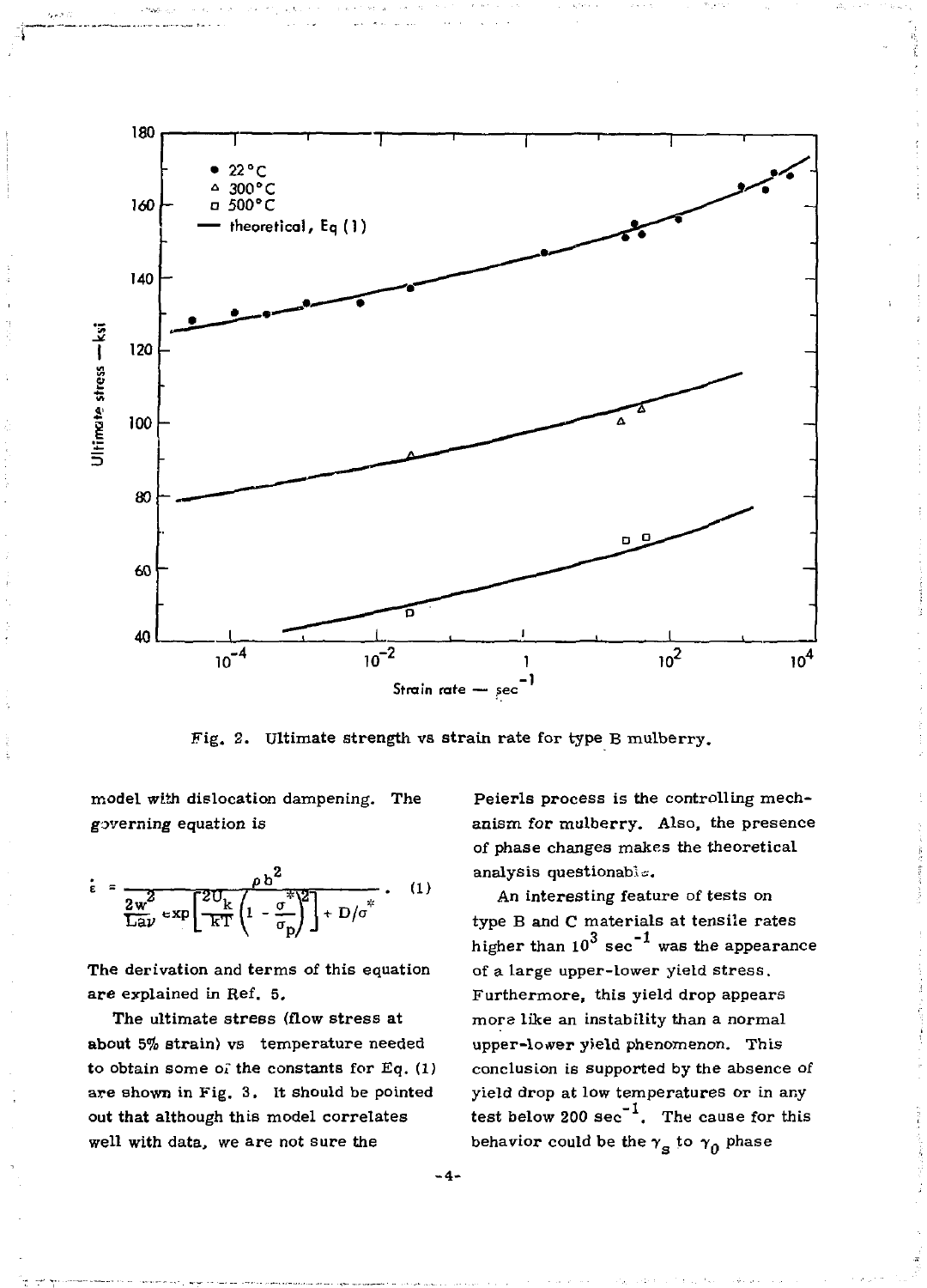

3. Ultimate strength vs temperature for type B mulberry at a strain<br>rate of 10<sup>-4</sup> sec<sup>-1</sup>. rate of  $10^{-4}$  sec<sup>-1</sup>





transformation or a diffusion controlled ordering process.

### LOW STRAIN BEHAVIOR

The stress-strain relationship for mulberry appears to be nonlinear even at very low strain levels. Figure 4 shows changes in modulus for specimens subjected to heat treatments A and C as a function of tensile strain. The zero strain modulus was obtained from ultrasonic velocity measurements.  $6$  Figure 5 shows ultrasonic modulus values obtained at various temperatures. Figure 8 shows the effect of strain rate on low strain tensile behavior of type C alloy. It is evident that changes in rate effect the low strain behavior. The stress-strain behavior of type A (unaged) alloy was also nonlinear but quite different from the type C behavior. Figure 7 shows typical low strain behavior for a type A alloy in tension. Several low strain compression tests were conducted on types A and C materials. Results were similar to those obtained in tension.

Ordinarily the elastic (Young's) modulus is independent of strain rate. Thus, it appeaxs that at low strains there is a time-dependent, nonlinear process operative. This process may be diffusioncontrolled ordering, a phase transformation, actual plastic flow resulting from dislocation motion, or a combination of these processes.

#### NON-LINEAR OFF-LOADING PHENOMENON

The off-loading behavior of types A, B, and C mulberry shows similar nonlinearities for all three types of heat

 $-5-$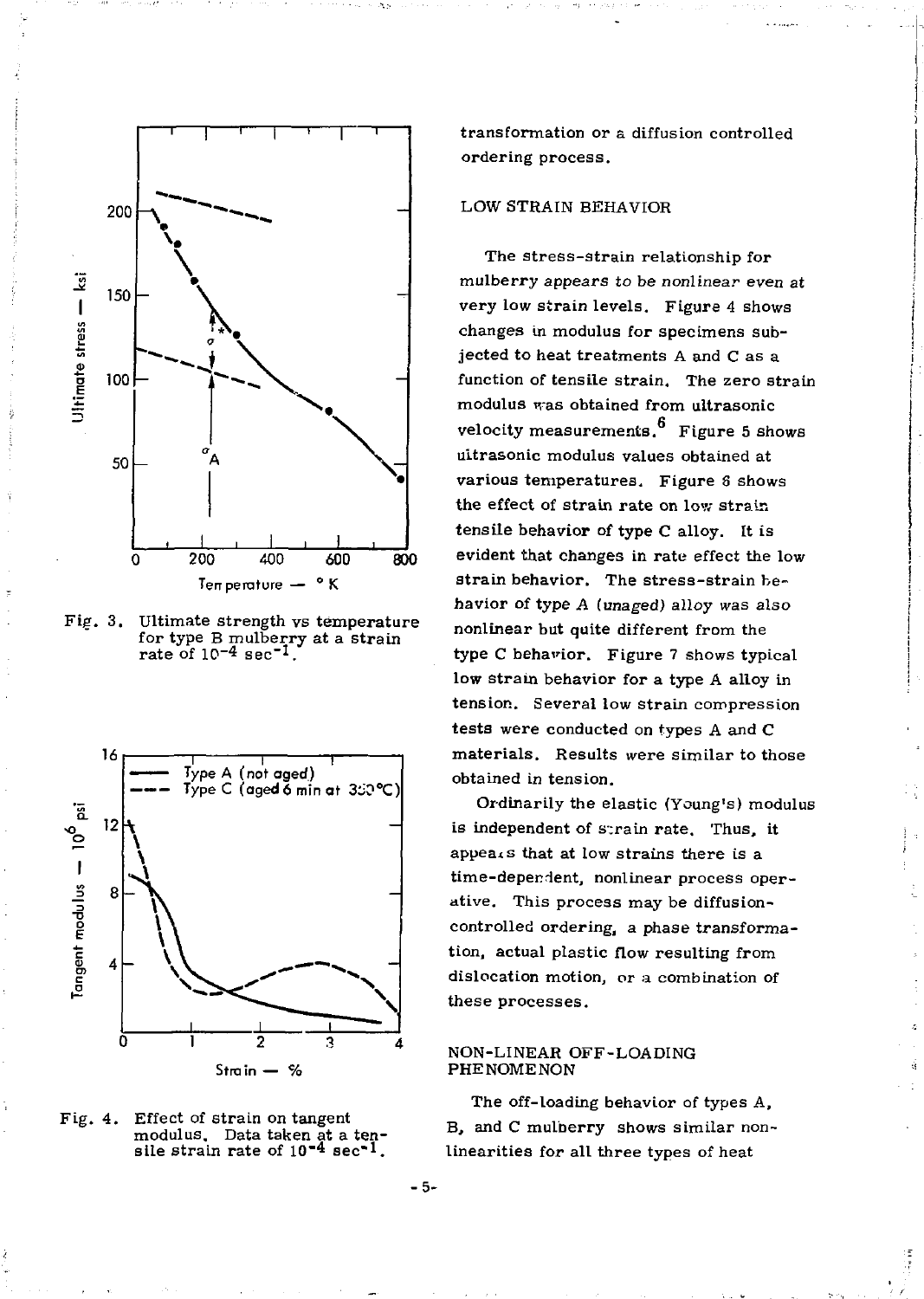

Fig. 5. Young's modulus and poisson's ratio of type B mulberry. Data obtained by ultrasonic velocity measurements. $^6.$ 

treatment. When a specimen is loaded to some strain level and then cycled between this stress and zero stress a hysteresis loop results. Figure 8 shows results for a typical series of cyclic tests. It can he seen that during the first couple of cycles the amount of hysteresis decreases slightly and then remains constant during subsequent cycling.

When a specimen is off-loa ied several times, each time at a different strain

value, ine off-loading curves were similar over ranges of equal stresses. For example, if a specimen is off-loaded from a strain of 1% (stress equals 60 ksi at 1% strain) then reloaded to a strain of 10% (where stress equals 140 ksi) and again off-loaded, the behavior is similar between stresses of zero and 60 ksi. Compression tests showed similar results.

These results indicate too off-loading nonlinearity is due to a repeatable,

- 6 -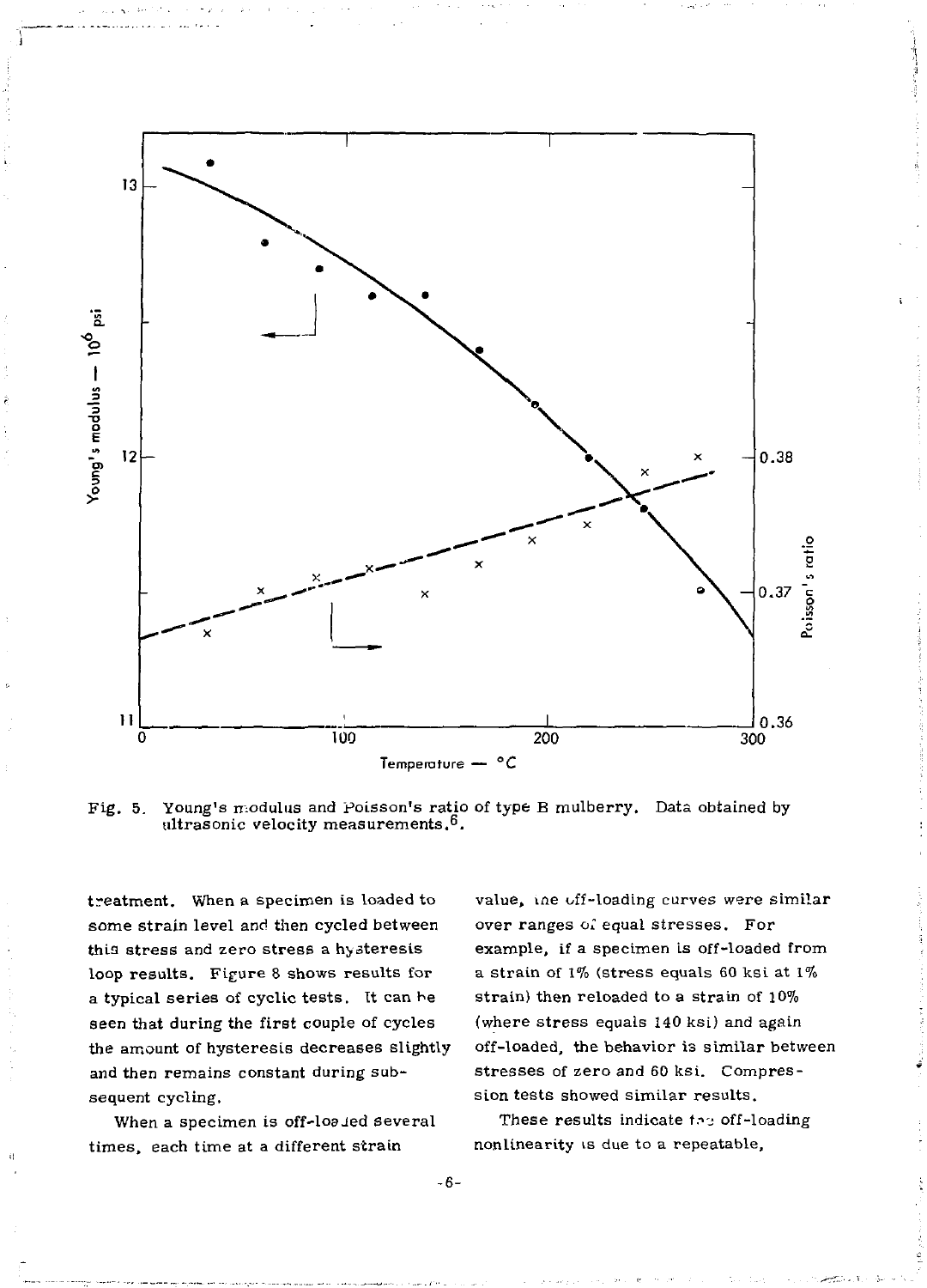



reversible process which is dependent upon the stress level. Since the stress dependence is repeatable we conclude that it may be connected with the elastic response of the crystal structure. Thus, we feel this behavior is caused by a diffusion-controlled ordering effect. Other possible causes are reversible phase transformations and reversible twinning.

#### ACOUSTIC EMISSION-PHASE TRANSFORMATION TESTS

Tensile tests on type C alloy were conducted with acoustic emission techniques used to detect the phase transformation. Figure 9 shows a typical stress-strain curve with rma values of acoustic emis-

sion plotted versus strain. The usual high acoustic emission level seen only at very low strains is probably caused by dislocations being formed or breaking loose from pins. At about 1% strain acoustic emission again picks up and reaches a maximum at strains of about 4%. The emissions fall to approximately zero at 9% strain.

The emissions from 1 to 9% strain appear to be caused by the  $\gamma_{\rm g}$  to  $\gamma_{\rm n}$  phase transformation. Several spot checks on the transformation were made by X-ray diffraction. Only a little  $\gamma_0$  appeared after the 6 min age treatment; much more  $\gamma_0$  (although not a complete transformation) appeared after loading to 5% strain. Thus X-ray diffraction results appear to



Fig. 7. Typical tensile stress-strain curve for type A mulberry at a strain rate of 10<sup>-4</sup> sec<sup>-1</sup>.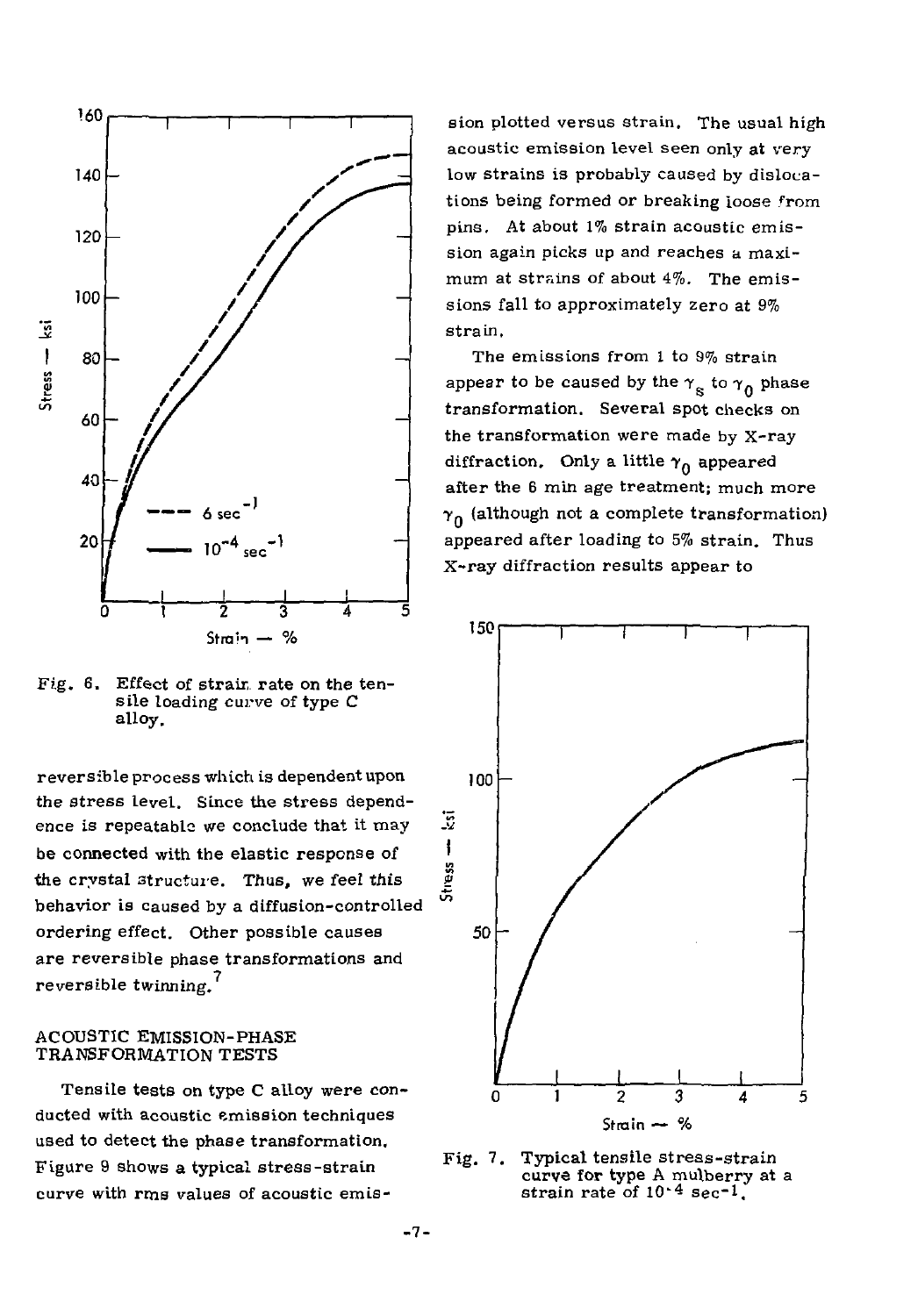

Fig. 8. Behavior of type C mulberry loaded to 2% tensile strain and then cycled to this stress level three more times.

substantiate acoustic emission findings. We also noticed that acoustic emissions disappeared upon off-loading.

Several tests were also conducted on mulberry which had been heat treated to form a stabilized *a* structure. Prior to yield large emissions were recorded.

This is similar to type C alloy emissions. However, for strains beyond yield emissions were negligible for the stabilized structure. This result also tends to confirm that emissions from type C alloy were from the phase transformation.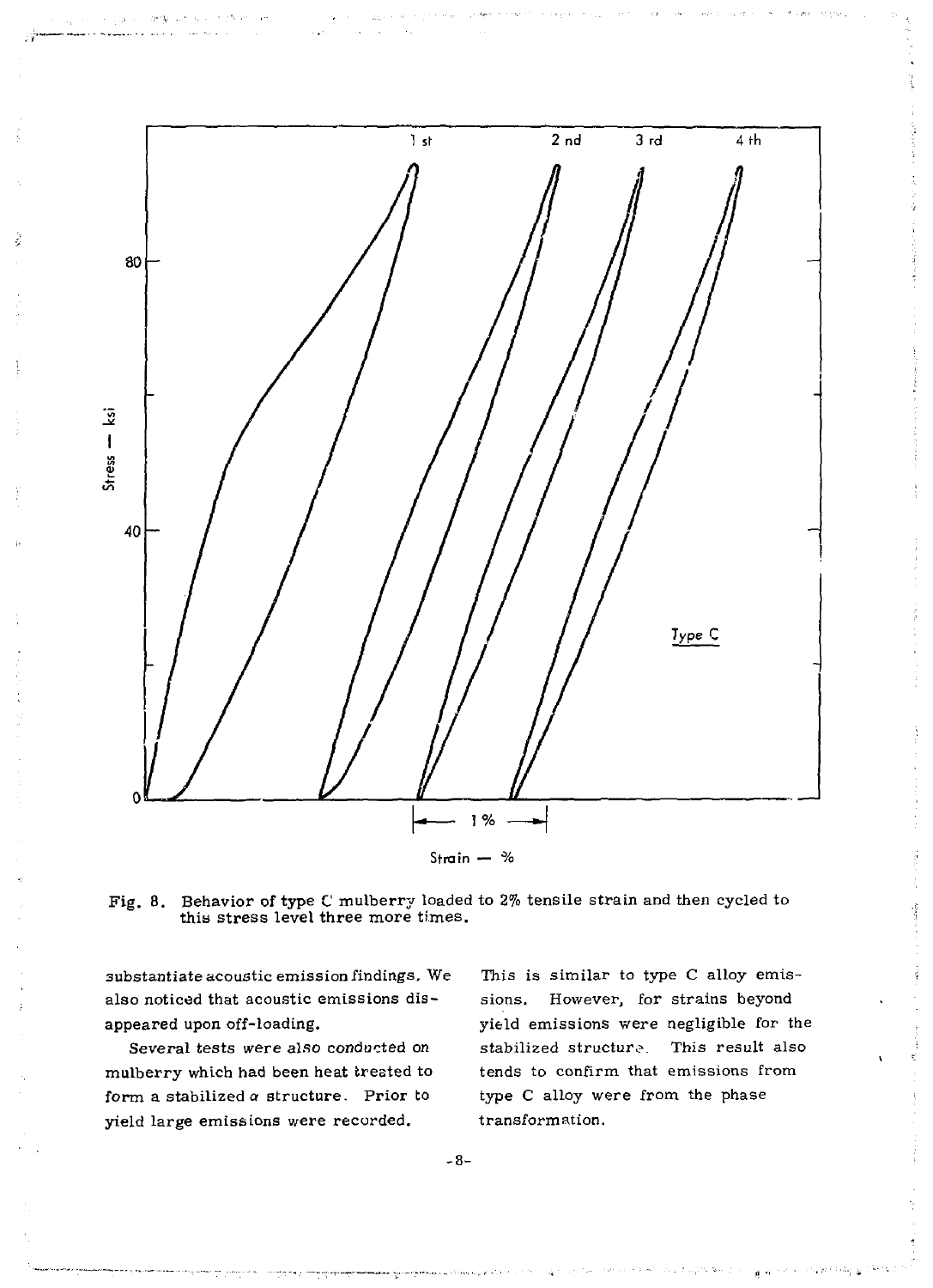

Fig. 9. Typical acoustic emission of a type C specimen during tensile loading at a strain rate of  $10^{-4}$  sec<sup>-1</sup> (gain = 96 dB). Specimen area reduction at fracture is 40%.

# Conclusions

Originally this study was to be a complete Investigation on the mechanical behavior of mulberry. This project has been cut short, however, by personnel reassignments. Thus the conclusions drawn are based on the trends of an abbreviated test series.

Deciding which mechanisms control the flow behavior of mulberry uranium involves analyzing the results of all the types of tests conducted. Based on these experiments we conclude:

- A  $\gamma_{\rm s}$  to  $\gamma_{\rm 0}$  phase transformation occurs from strains of aoout 1 to 9%. This transformation appears to be irreversible since acoustic emission became negligible upon off-loading, and subsequent cycles. This phase transformation causes some of the nunlinearity observed during loading at *lew* strain values.
- At low strain levels a diffusioncontrolled ordering process occurs. This process depends upon the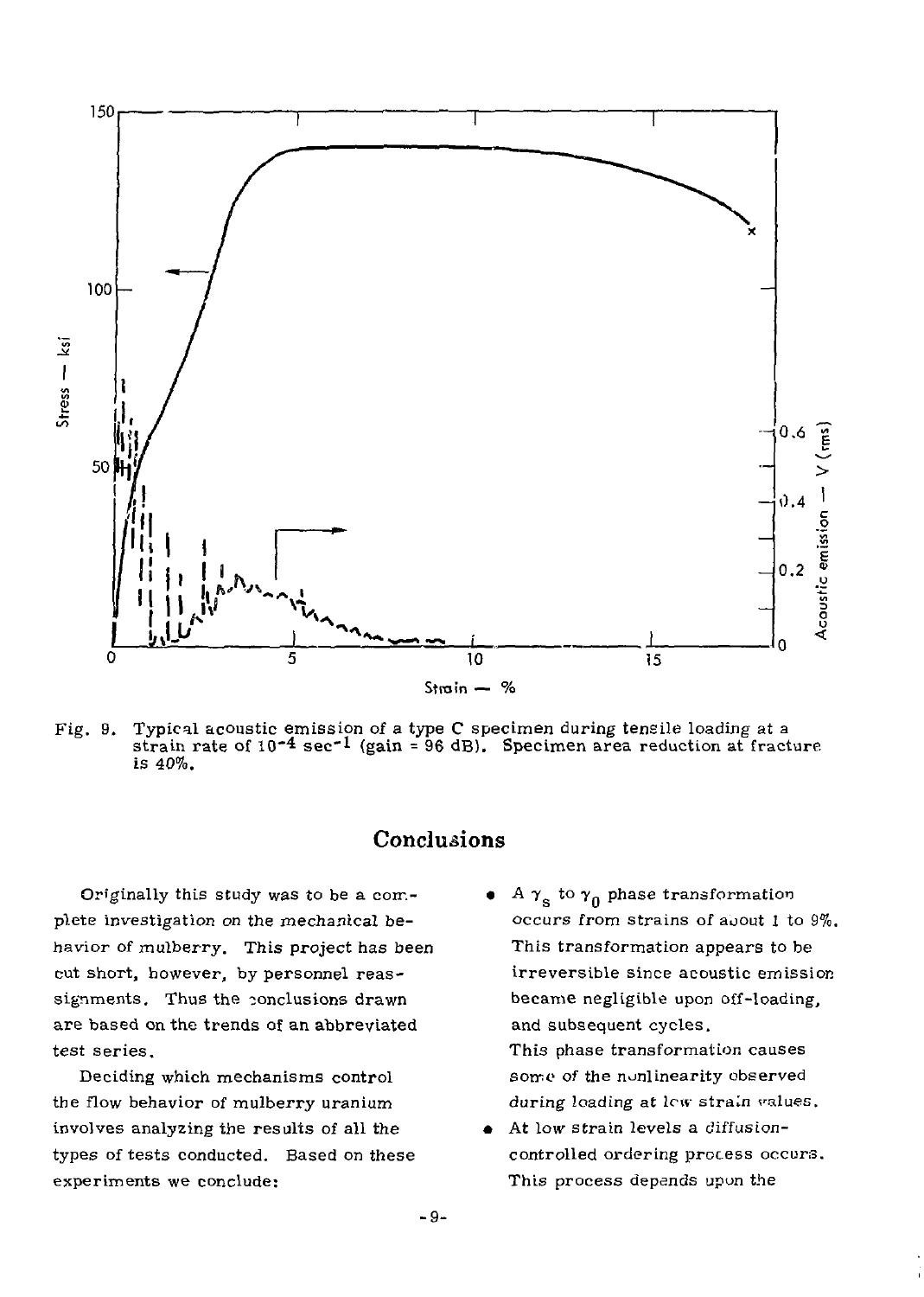lattice structure and therefore is dependent upon stress. It also effects the low strain behavior and thus causes iionlinear loading and off-loading behavior.

- The nonlinear stress-strain behavior upon initial loading is caused by a combination of the phase transformation and ordering processes. Some plastic flow due to dislocation movement may occur during loading at low strain levels. However, such movement must be a minor contributoi to low strain nonlinear behavior since cycling should eliminate this type of flow.
- The nonlinear off-loading is caused by the ordering process. We eliminate reversible twinning and reversible phase transformations because no acoustic emission was heard during off-loading.
- The large yield drop seen during dynamic tensile tests is caused by the ordering process. This process is rate dependent; if a test happens fast enough atoms have no chance to diffuse to their preferred positions during the time it takes the stress to reach yield. This temporary lattice structure distortion produces an increase in strength.

## Recommendations

*V* is recommended that the following *tests* be conducted to validate the conclusions drawn from this test series;

- $\theta$  The uranium-niobium-zirconium ternary system produces many alloys with good mechanical properties. In view of its  $\gamma_s$  to  $\gamma_0$ phase transformation and its nonlinear load and off-load behavior the mulberry composition may not be the opt mum. Future study should be directed to other compositions.
- a Tests should be conducted to determine the Bauschinger effect in mulberry. The nonlinear low strain behavior of mulberry should produce a large Bauschinger effect.
- Acoustic emission techniques appear to have successfully detected the phase transformation of type C

alloy. This technique should be applied to other heat treatments and compositions.

- More compression tests should be conducted. Acoustic emission techniques should be used in these tests to compare the phase transformation in tension with compression.
- There should be microscopic observation of structure during tensile deformation of flat polished specimens. This should indicate if reversible twinning occurs.
- More tests should be conducted at both high and low temperatures. If the ordering process is diffusion controlled, it should be temperature dependent. Thus, changing temperatures is an excellent way of studying this process.

-10-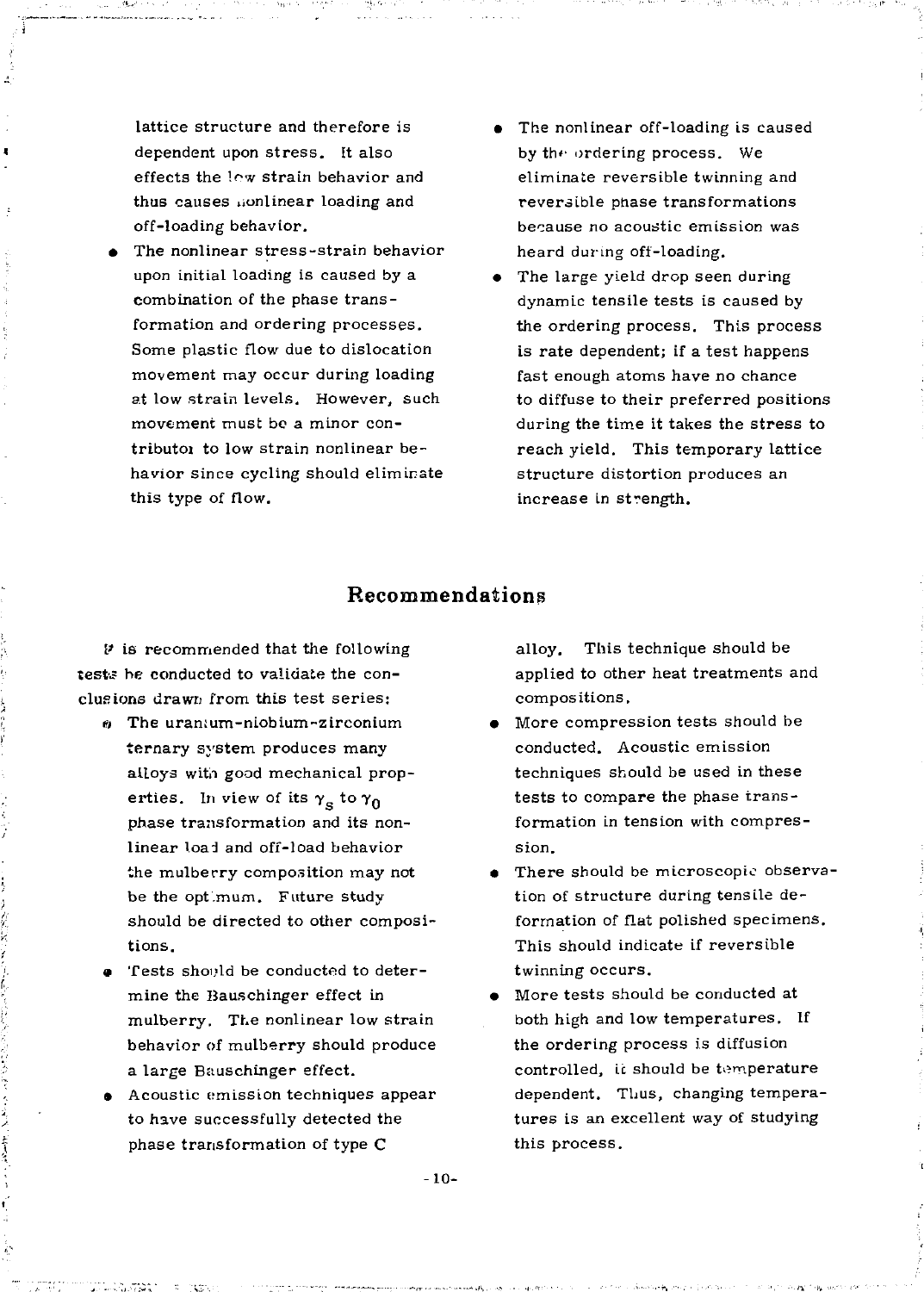## Acknowledgments

It is hoped that this test program will continue under the guidance of D. H. Wood, A. Goldberg, M. W. Guinan, and A.K. Mukherjee, all of whom helped in planning these various tests, analyzing test results and forming the conclusions

drawn. Special acknowledgment is given to R.G. Stone for backing this project through engineering research. Finally, we extend our appreciation to F.A. Dishong for his efficiency and diligence in heat treating our specimens.

医血管 计电路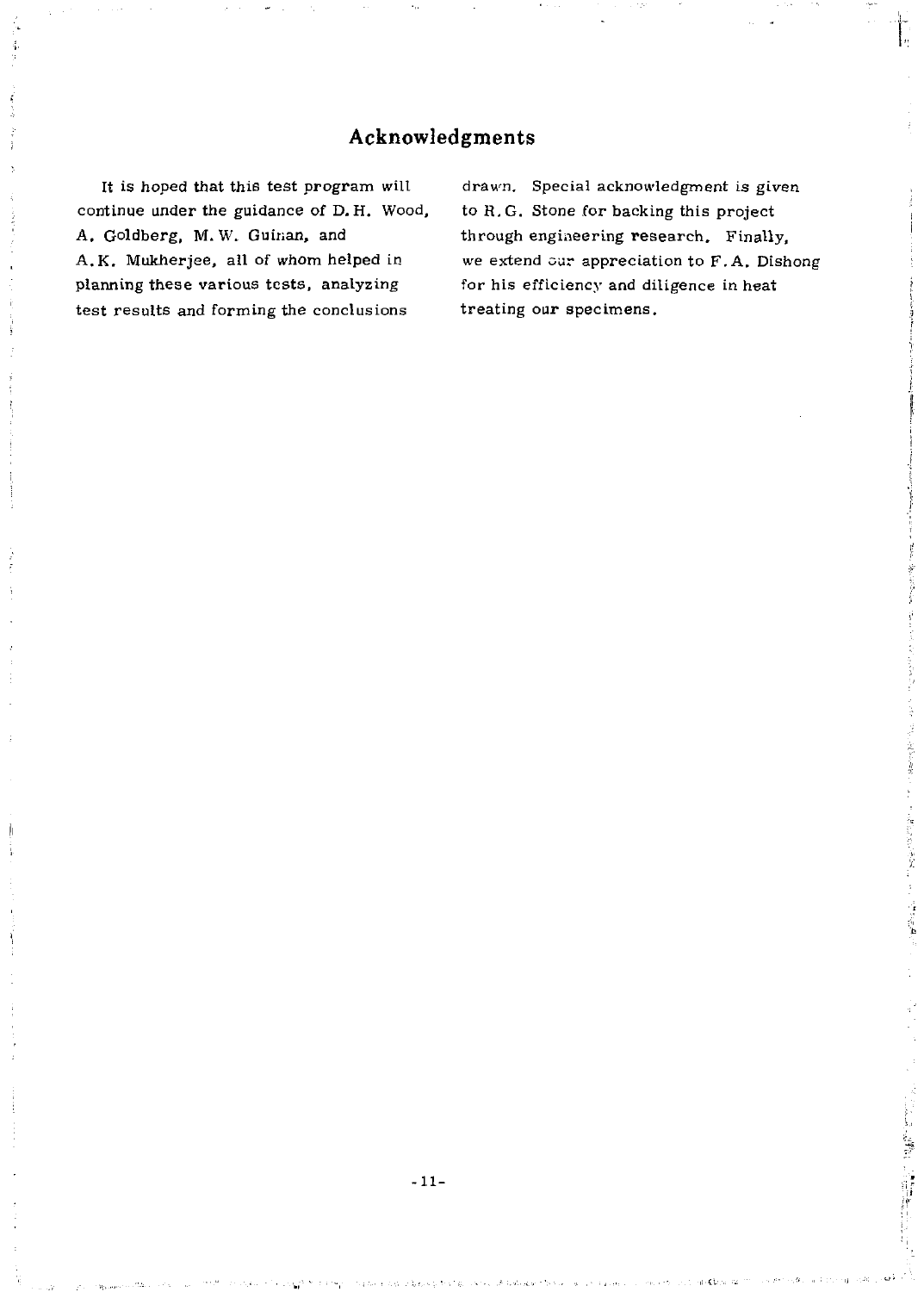## References

- 1. C. A. W. Peterson and R. R. Vandervoort, Stress Cracking in the Uranium 10 weight Percent Molybdenum Alloy, Lawrence Livermore Laboratory, Rept. UCRL-7767 (1964).
- 2. C. A. W. Peterson, Isothermal Transformation Study of Some Uranium-Base Alloys, Lawrence Livermore Laboratory, Rept. UCRL-7824 (1964).
- 3. C. W. Dean, A Study of the Time-Temperature Transformation Behavior of a Uranium - 7.5 weight Percent Niobium - 2.5 weight Percent Zirconium Alloy, Masters thesis, University of Tennessee, Union Carbide Corp., Y-12 Plant, Oak Ridge, Tenn. Rept. Y-1694 (1969).
- 4 . C. E. Albright, The Low Strain Tensile Behavior of Mulberry Alloy (7.5% Nb, 2.5% Zr, Bal. U), Sandia Laboratories, Albuquerque, N. Mex., Rept. SC-RR-70- 407 (1970).
- 5. K. G. Hoge and A. K. Mukherjee, Temperature and Strain Rate Dependence of the Flow Stress of Tantalum, Lawrence Livermore Laboratory, Rept. UCRL-74477 (1973).
- 6. H. L. Dunegan, Lawrence Livermore Laboratory, private communication (January 1966).
- 7. M. W. Guinan, Lawrence Livermore Laboratory, private communication (February 1972). UCRL Rept. to be released.